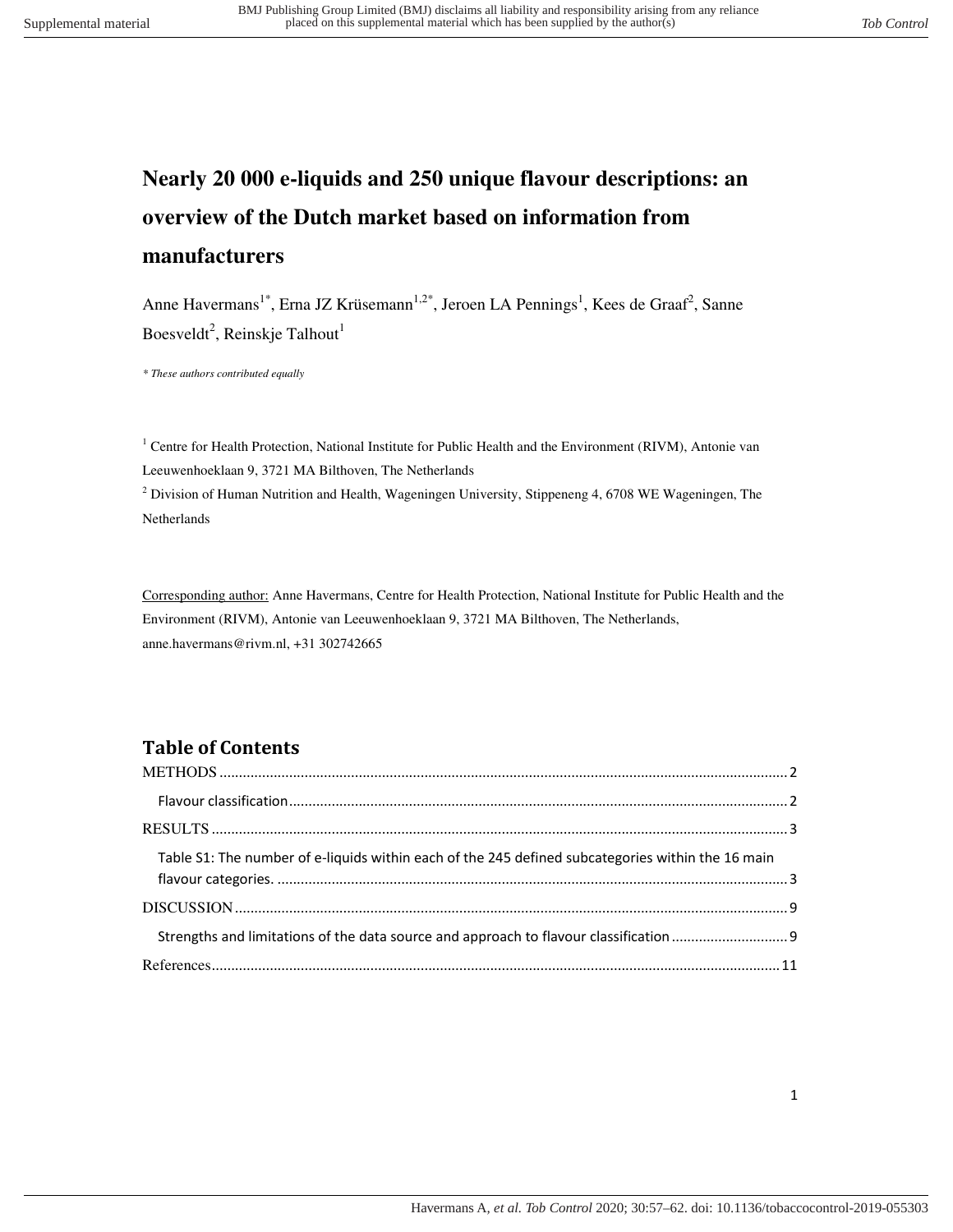### <span id="page-1-1"></span><span id="page-1-0"></span>**METHODS**

### **Flavour classification**

E-liquids were classified in a consistent manner according to our recently developed e-liquid flavour wheel [1]. The flavour wheel consists of an inner wheel with 16 main categories: *tobacco*, *menthol/mint*, *nuts*, *spices*, *coffee/tea*, *alcohol*, *other beverages*, *fruit-berries*, *fruitcitrus*, *fruit-tropical*, *fruit-other*, *dessert*, *candy*, *other sweets*, *other flavours*, and *unflavoured*. In the outer wheel, the main categories are further specified using subcategories. Because the subcategories of the published flavour wheel are not all-encompassing, flavour descriptions that did not match the existing subcategories were regarded new subcategories.

Following the approach described in the flavour wheel publication [1], primary and secondary eliquid flavour descriptors were distinguished. An e-liquid's primary flavour descriptor was defined as the flavour descriptor associated with a particular (food or other) product as a whole (e.g., 'piña colada' or 'bubble gum'). Primary flavour descriptors were classified into one of the 16 main categories (inner wheel) and in one of the subcategories (outer wheel). Thus, e-liquids with piña colada as primary flavour descriptor would be classified in the main *alcohol* category and in the piña colada subcategory.

If the flavour description does not relate to one product as a whole, but contains several separate attributes (e.g., 'strawberry with a hint of menthol and kiwi'), the e-liquid contains secondary flavour descriptors. In such case, the first flavour mentioned was considered the primary flavour descriptor (strawberry) and any other attributes were secondary flavour descriptors (menthol and kiwi). Secondary descriptors, if present, were classified into a subcategory only (outer wheel).

Subcategories were not allowed to encompass brand names (e.g. 'skittles' or 'red bull'), tastes (sweet, sour, bitter, salt, umami), or colors. Information regarding a specific country or area was not used for classification, unless it represented a well-known product type such as American tobacco. Along the classification process, the terms 'ice' ore 'iced' in a brand name appeared to be used to describe a fresh, menthol flavour. Therefore, e-liquids referred to with these terms were consistently classified as having a secondary menthol flavour.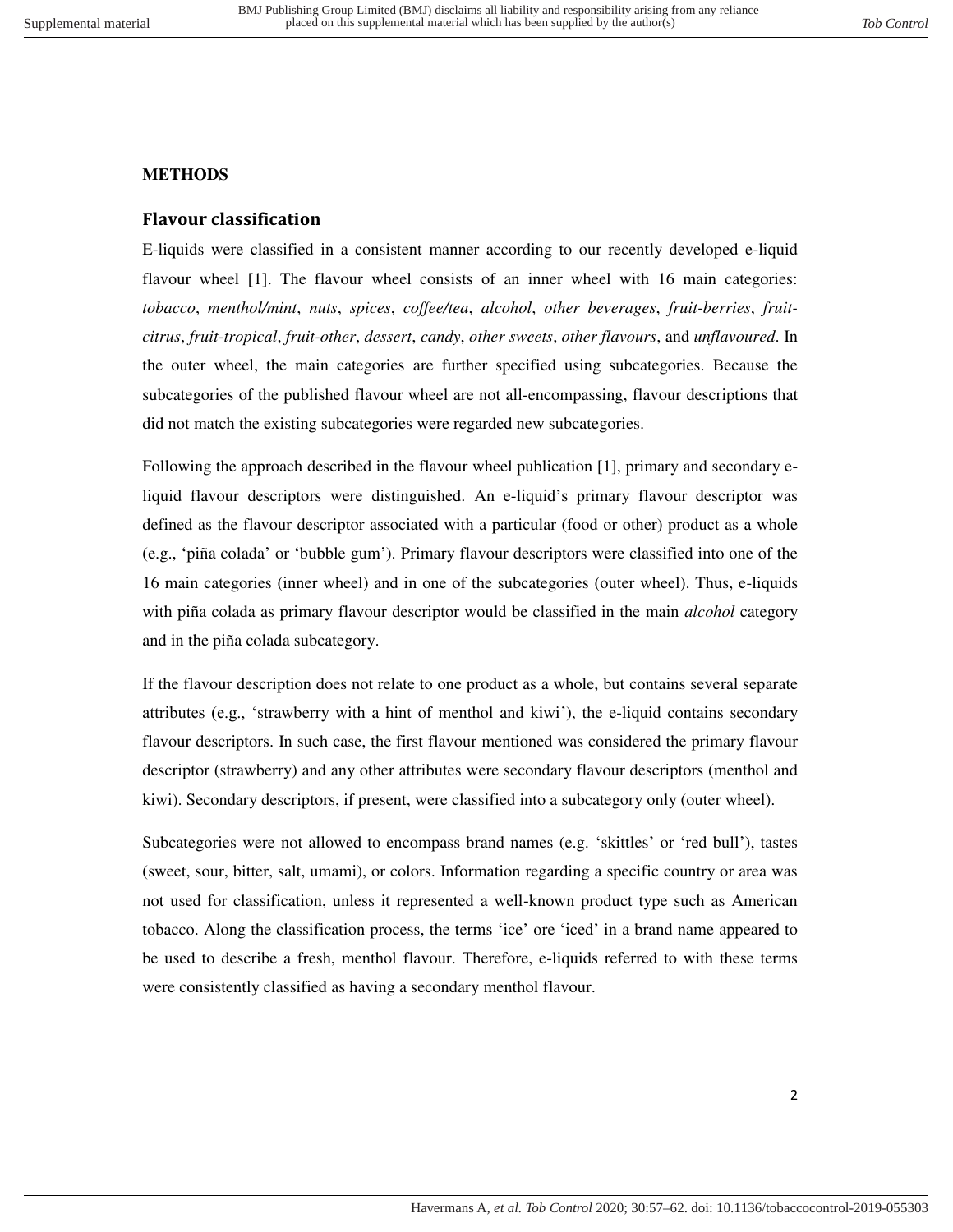### <span id="page-2-1"></span><span id="page-2-0"></span>**RESULTS**

## **Table S1: The number of e-liquids within each of the 245 defined**

### **subcategories within the 16 main flavour categories.**

The main flavour categories were based on our previously published e-liquid flavour wheel [1].

| Main Flavour   | Subcategory    | Number of e-liquids |
|----------------|----------------|---------------------|
| Category       |                |                     |
| <b>Tobacco</b> | tobacco        | 1624                |
| $(n=2667)$     | american blend | 347                 |
|                | virginia       | 175                 |
|                | cigar          | 119                 |
|                | oriental       | 109                 |
|                | roll-your-own  | 44                  |
|                | pipe           | 38                  |
|                | cigarette      | 36                  |
|                | burley         | 27                  |
|                | shisha         | 26                  |
|                | black tobacco  | 23                  |
|                | flue-cured     | 23                  |
|                | cavendish      | 20                  |
|                | kentucky       | 19                  |
|                | latakia        | 11                  |
|                | kretek         | 10                  |
|                | cigarillo      | 8                   |
|                | arabian blend  | 7                   |
|                | snuff          | $\mathbf{1}$        |
| Menthol/mint   | menthol        | 601                 |
| $(n=1240)$     | mint           | 415                 |
|                | spearmint      | 103                 |
|                | peppermint     | 84                  |
|                | eucalyptus     | 19                  |
|                | wintergreen    | 12                  |
|                | horehound      | 6                   |
| <b>Nuts</b>    | hazelnut       | 74                  |
| $(n=179)$      | peanut butter  | 35                  |
|                | pistachio      | 23                  |
|                | peanut         | 19                  |
|                | almond         | 14                  |
|                | nut            | 8                   |
|                | chestnut       | 3                   |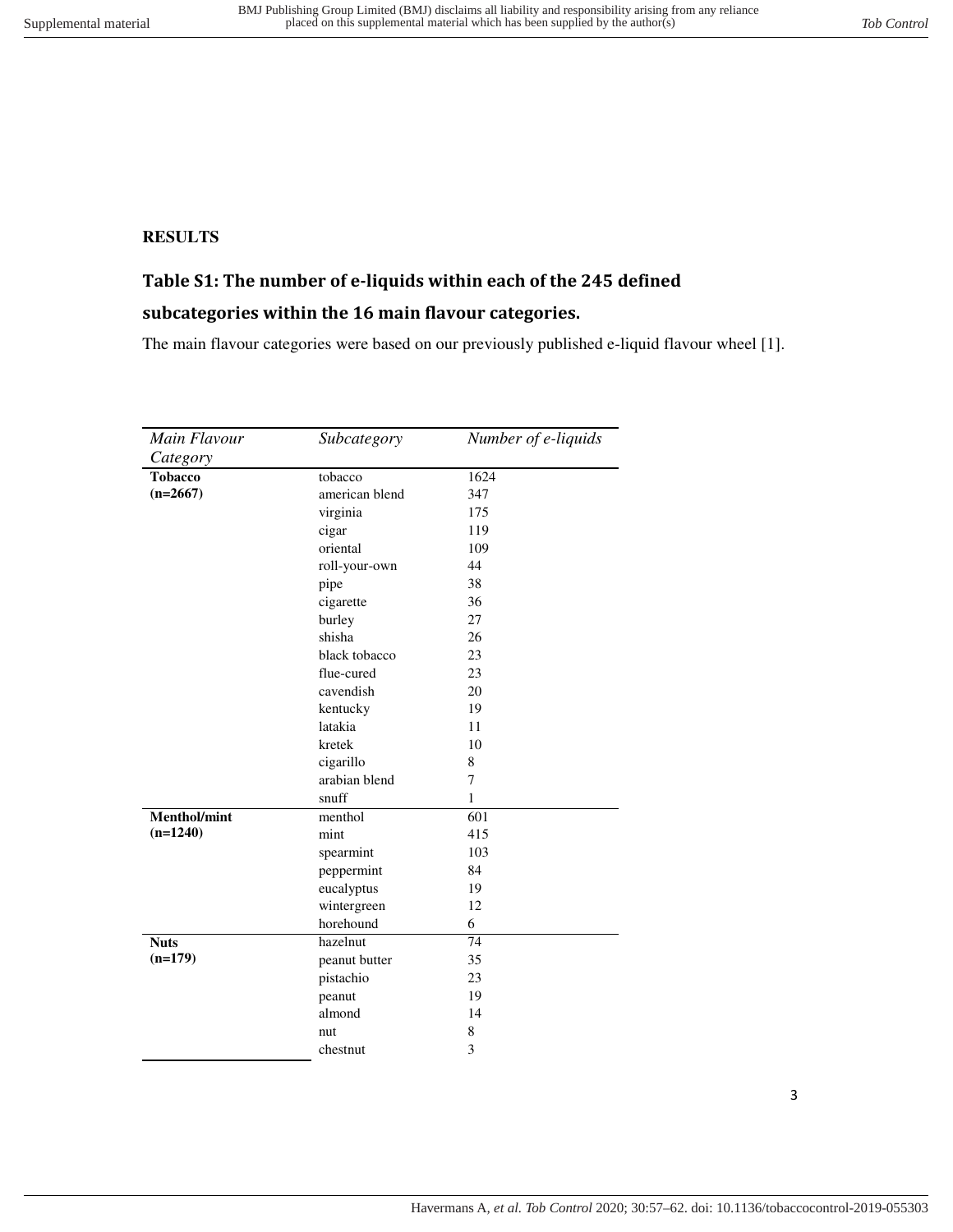|                 | hazelnut spread  | $\mathfrak{Z}$   |
|-----------------|------------------|------------------|
| <b>Spices</b>   | anise            | 67               |
| $(n=176)$       | cinnamon         | 51               |
|                 | licorice         | 46               |
|                 | ginger           | 12               |
| Coffee/tea      | coffee           | 206              |
| $(n=467)$       | cappuccino       | 99               |
|                 | espresso         | 34               |
|                 | black tea        | 31               |
|                 | caffè latte      | 27               |
|                 | tea              | 14               |
|                 | green tea        | 13               |
|                 | mint tea         | 11               |
|                 | chai             | 10               |
|                 | jasmine tea      | 10               |
|                 | caffè mocha      | 5                |
|                 | earl grey tea    | $\overline{4}$   |
|                 | medina tea       | 3                |
| <b>Alcohol</b>  | pina colada      | 82               |
| $(n=386)$       | rum              | 57               |
|                 | mojito           | 52               |
|                 | bourbon          | 25               |
|                 | amaretto         | 24               |
|                 | irish cream      | 24               |
|                 | champagne        | 18               |
|                 | cocktail         | 15               |
|                 | crème de menthe  | 15               |
|                 | whisky           | 15               |
|                 | absinthe         | 11               |
|                 | cider            | 9                |
|                 | gin              | 5                |
|                 | wine             | 5                |
|                 | egg liqueur      | 4                |
|                 | gluhwein         | 4                |
|                 | ouzo             | 4                |
|                 | sex on the beach | 4                |
|                 | blue curacao     | 3                |
|                 | eggnog           | 3                |
|                 | malibu           | 3                |
|                 | crème de cassis  | $\boldsymbol{2}$ |
|                 | gin tonic        | $\overline{c}$   |
| Other beverages | cola             | 204              |
| $(n=915)$       | energy drink     | 157              |
|                 | lemonade         | 152              |
|                 | milk             | 89               |
|                 | milkshake        | $71\,$           |
|                 | soda             | 37               |
|                 | cassis           | 35               |
|                 | smoothie         | 34               |
|                 | slush            | 27               |
|                 |                  |                  |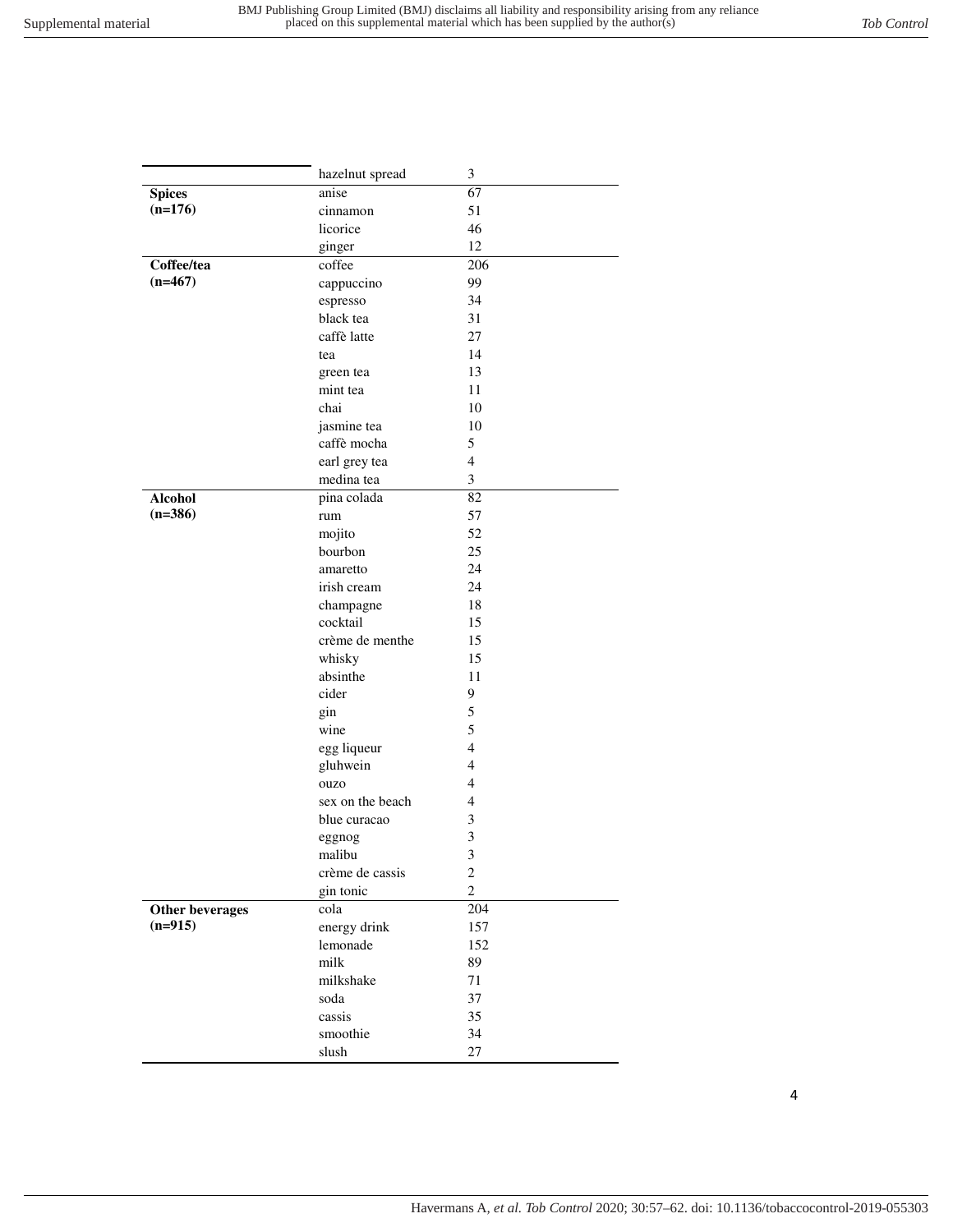|                  | apple juice          | 17             |
|------------------|----------------------|----------------|
|                  | punch                | 15             |
|                  | grenadine            | 14             |
|                  | buttermilk           | 11             |
|                  | grape juice          | 11             |
|                  | iced tea             | 11             |
|                  | tropical juice       | 6              |
|                  | chocolate milk       | 5              |
|                  | fruit drink          | 5              |
|                  | watermelon juice     | 4              |
|                  | orange juice         | 3              |
|                  | tonic                | 3              |
|                  | cactus juice         | $\overline{2}$ |
|                  | root beer            | $\overline{2}$ |
| Fruit - Berries  | strawberry           | 795            |
| $(n=2164)$       | blueberry            | 448            |
|                  | raspberry            | 383            |
|                  | berry                | 141            |
|                  | blackcurrant         | 94             |
|                  | blackberry           | 87             |
|                  | forest fruit         | 69             |
|                  | mixed berries        | 58             |
|                  | red currant          | 44             |
|                  | cranberry            | 15             |
|                  | waterberry           | 8              |
|                  | boysenberry          | 7              |
|                  | loganberry           | 7              |
|                  | dewberry             | $\overline{4}$ |
|                  | gooseberry           | $\overline{4}$ |
| Fruit - Citrus   | lemon                | 259            |
| $(n=743)$        | orange               | 209            |
|                  | lime                 | 111            |
|                  | citrus fruit         | 71             |
|                  | grapefruit           | 58             |
|                  | tangerine            | 25             |
|                  | blood orange         | 10             |
| Fruit - Tropical | mango                | 229            |
| $(n=1173)$       | banana               | 222            |
|                  | pineapple            | 198            |
|                  | coconut              | 116            |
|                  | kiwi                 | 108            |
|                  | passion fruit        | 88             |
|                  | mixed tropical fruit | 61             |
|                  | guava                | 36             |
|                  | lychee               | 35             |
|                  | tropical fruit       | 29             |
|                  | dragon fruit         | 25             |
|                  | papaya               | 16             |
|                  | pawpaw               | 10             |
| Fruit - Other    | apple                | 597            |
|                  |                      |                |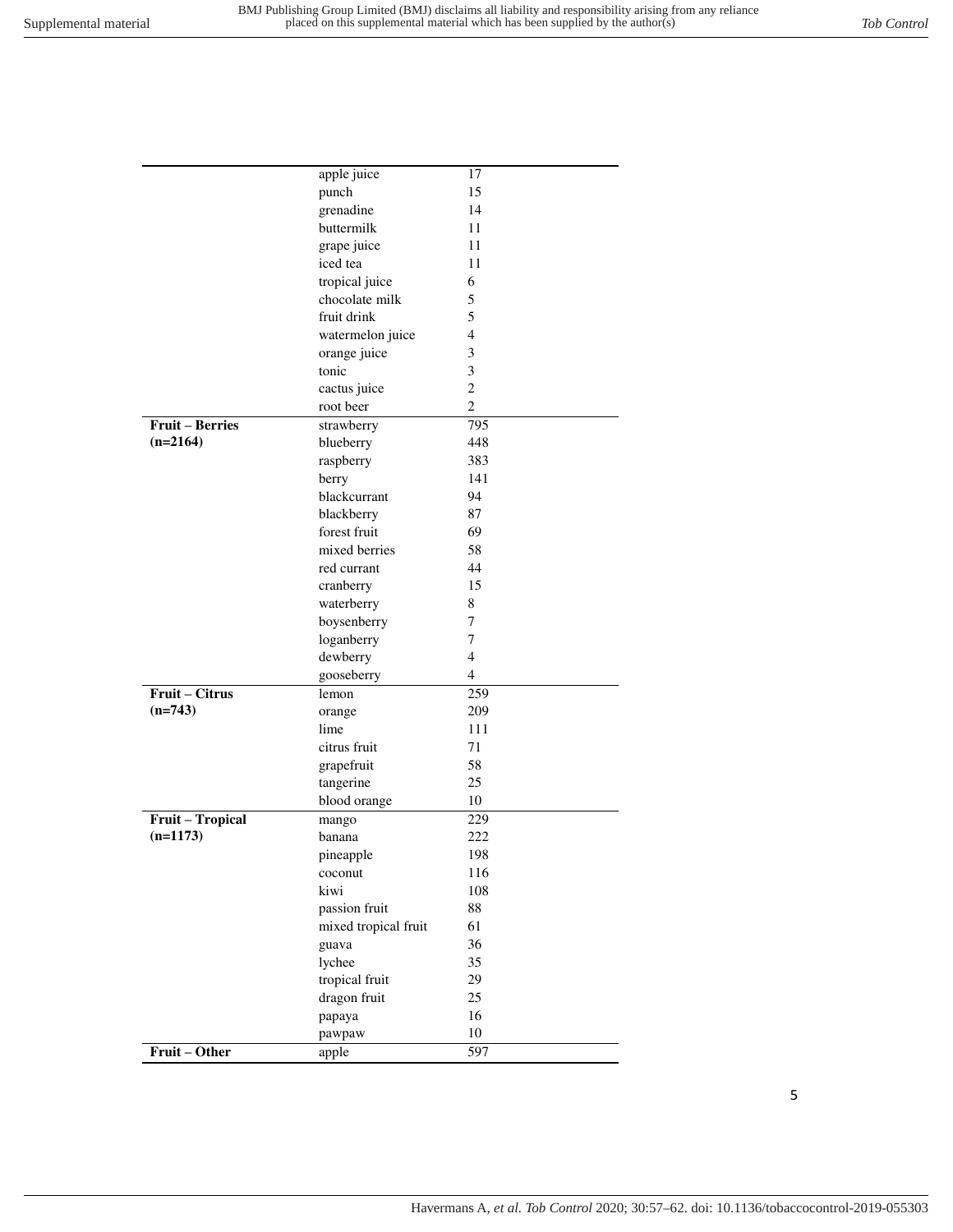| $(n=2506)$<br>cherry<br>415<br>327<br>peach<br>watermelon<br>299<br>mixed fruit<br>195<br>154<br>grape<br>151<br>melon<br>108<br>pear<br>red fruit<br>82<br>40<br>pomegranate<br>apricot<br>36<br>honeydew melon<br>34<br>17<br>fruit<br>raisin<br>13<br>fig<br>10<br>10<br>plum<br>$\,$ 8 $\,$<br>nectarine<br>$\boldsymbol{7}$<br>cactus<br>$\mathfrak{Z}$<br>star fruit<br>251<br><b>Dessert</b><br>cream<br>$(n=1710)$<br>cake<br>198<br>183<br>custard<br>cookie<br>166<br>107<br>cereal<br>cheesecake<br>101<br>80<br>donut<br>64<br>pie<br>53<br>yoghurt<br>46<br>ice cream<br>44<br>apple pie<br>sorbet<br>44<br>cinnamon roll<br>38<br>25<br>bonbon<br>$21\,$<br>pudding<br>biscuit<br>20<br>20<br>pastry<br>waffle<br>19<br>strudel<br>17<br>16<br>dough<br>15<br>pancake<br>14<br>merengue<br>cupcake<br>13<br>churros<br>12<br>muffin<br>12<br>rice crisps<br>12<br>bavarian cream<br>11<br>crème brûlée<br>11<br>11<br>nougat<br>baked apple<br>9<br>9<br>smore<br>8<br>cannoli |  |  |
|----------------------------------------------------------------------------------------------------------------------------------------------------------------------------------------------------------------------------------------------------------------------------------------------------------------------------------------------------------------------------------------------------------------------------------------------------------------------------------------------------------------------------------------------------------------------------------------------------------------------------------------------------------------------------------------------------------------------------------------------------------------------------------------------------------------------------------------------------------------------------------------------------------------------------------------------------------------------------------------------|--|--|
|                                                                                                                                                                                                                                                                                                                                                                                                                                                                                                                                                                                                                                                                                                                                                                                                                                                                                                                                                                                              |  |  |
|                                                                                                                                                                                                                                                                                                                                                                                                                                                                                                                                                                                                                                                                                                                                                                                                                                                                                                                                                                                              |  |  |
|                                                                                                                                                                                                                                                                                                                                                                                                                                                                                                                                                                                                                                                                                                                                                                                                                                                                                                                                                                                              |  |  |
|                                                                                                                                                                                                                                                                                                                                                                                                                                                                                                                                                                                                                                                                                                                                                                                                                                                                                                                                                                                              |  |  |
|                                                                                                                                                                                                                                                                                                                                                                                                                                                                                                                                                                                                                                                                                                                                                                                                                                                                                                                                                                                              |  |  |
|                                                                                                                                                                                                                                                                                                                                                                                                                                                                                                                                                                                                                                                                                                                                                                                                                                                                                                                                                                                              |  |  |
|                                                                                                                                                                                                                                                                                                                                                                                                                                                                                                                                                                                                                                                                                                                                                                                                                                                                                                                                                                                              |  |  |
|                                                                                                                                                                                                                                                                                                                                                                                                                                                                                                                                                                                                                                                                                                                                                                                                                                                                                                                                                                                              |  |  |
|                                                                                                                                                                                                                                                                                                                                                                                                                                                                                                                                                                                                                                                                                                                                                                                                                                                                                                                                                                                              |  |  |
|                                                                                                                                                                                                                                                                                                                                                                                                                                                                                                                                                                                                                                                                                                                                                                                                                                                                                                                                                                                              |  |  |
|                                                                                                                                                                                                                                                                                                                                                                                                                                                                                                                                                                                                                                                                                                                                                                                                                                                                                                                                                                                              |  |  |
|                                                                                                                                                                                                                                                                                                                                                                                                                                                                                                                                                                                                                                                                                                                                                                                                                                                                                                                                                                                              |  |  |
|                                                                                                                                                                                                                                                                                                                                                                                                                                                                                                                                                                                                                                                                                                                                                                                                                                                                                                                                                                                              |  |  |
|                                                                                                                                                                                                                                                                                                                                                                                                                                                                                                                                                                                                                                                                                                                                                                                                                                                                                                                                                                                              |  |  |
|                                                                                                                                                                                                                                                                                                                                                                                                                                                                                                                                                                                                                                                                                                                                                                                                                                                                                                                                                                                              |  |  |
|                                                                                                                                                                                                                                                                                                                                                                                                                                                                                                                                                                                                                                                                                                                                                                                                                                                                                                                                                                                              |  |  |
|                                                                                                                                                                                                                                                                                                                                                                                                                                                                                                                                                                                                                                                                                                                                                                                                                                                                                                                                                                                              |  |  |
|                                                                                                                                                                                                                                                                                                                                                                                                                                                                                                                                                                                                                                                                                                                                                                                                                                                                                                                                                                                              |  |  |
|                                                                                                                                                                                                                                                                                                                                                                                                                                                                                                                                                                                                                                                                                                                                                                                                                                                                                                                                                                                              |  |  |
|                                                                                                                                                                                                                                                                                                                                                                                                                                                                                                                                                                                                                                                                                                                                                                                                                                                                                                                                                                                              |  |  |
|                                                                                                                                                                                                                                                                                                                                                                                                                                                                                                                                                                                                                                                                                                                                                                                                                                                                                                                                                                                              |  |  |
|                                                                                                                                                                                                                                                                                                                                                                                                                                                                                                                                                                                                                                                                                                                                                                                                                                                                                                                                                                                              |  |  |
|                                                                                                                                                                                                                                                                                                                                                                                                                                                                                                                                                                                                                                                                                                                                                                                                                                                                                                                                                                                              |  |  |
|                                                                                                                                                                                                                                                                                                                                                                                                                                                                                                                                                                                                                                                                                                                                                                                                                                                                                                                                                                                              |  |  |
|                                                                                                                                                                                                                                                                                                                                                                                                                                                                                                                                                                                                                                                                                                                                                                                                                                                                                                                                                                                              |  |  |
|                                                                                                                                                                                                                                                                                                                                                                                                                                                                                                                                                                                                                                                                                                                                                                                                                                                                                                                                                                                              |  |  |
|                                                                                                                                                                                                                                                                                                                                                                                                                                                                                                                                                                                                                                                                                                                                                                                                                                                                                                                                                                                              |  |  |
|                                                                                                                                                                                                                                                                                                                                                                                                                                                                                                                                                                                                                                                                                                                                                                                                                                                                                                                                                                                              |  |  |
|                                                                                                                                                                                                                                                                                                                                                                                                                                                                                                                                                                                                                                                                                                                                                                                                                                                                                                                                                                                              |  |  |
|                                                                                                                                                                                                                                                                                                                                                                                                                                                                                                                                                                                                                                                                                                                                                                                                                                                                                                                                                                                              |  |  |
|                                                                                                                                                                                                                                                                                                                                                                                                                                                                                                                                                                                                                                                                                                                                                                                                                                                                                                                                                                                              |  |  |
|                                                                                                                                                                                                                                                                                                                                                                                                                                                                                                                                                                                                                                                                                                                                                                                                                                                                                                                                                                                              |  |  |
|                                                                                                                                                                                                                                                                                                                                                                                                                                                                                                                                                                                                                                                                                                                                                                                                                                                                                                                                                                                              |  |  |
|                                                                                                                                                                                                                                                                                                                                                                                                                                                                                                                                                                                                                                                                                                                                                                                                                                                                                                                                                                                              |  |  |
|                                                                                                                                                                                                                                                                                                                                                                                                                                                                                                                                                                                                                                                                                                                                                                                                                                                                                                                                                                                              |  |  |
|                                                                                                                                                                                                                                                                                                                                                                                                                                                                                                                                                                                                                                                                                                                                                                                                                                                                                                                                                                                              |  |  |
|                                                                                                                                                                                                                                                                                                                                                                                                                                                                                                                                                                                                                                                                                                                                                                                                                                                                                                                                                                                              |  |  |
|                                                                                                                                                                                                                                                                                                                                                                                                                                                                                                                                                                                                                                                                                                                                                                                                                                                                                                                                                                                              |  |  |
|                                                                                                                                                                                                                                                                                                                                                                                                                                                                                                                                                                                                                                                                                                                                                                                                                                                                                                                                                                                              |  |  |
|                                                                                                                                                                                                                                                                                                                                                                                                                                                                                                                                                                                                                                                                                                                                                                                                                                                                                                                                                                                              |  |  |
|                                                                                                                                                                                                                                                                                                                                                                                                                                                                                                                                                                                                                                                                                                                                                                                                                                                                                                                                                                                              |  |  |
|                                                                                                                                                                                                                                                                                                                                                                                                                                                                                                                                                                                                                                                                                                                                                                                                                                                                                                                                                                                              |  |  |
|                                                                                                                                                                                                                                                                                                                                                                                                                                                                                                                                                                                                                                                                                                                                                                                                                                                                                                                                                                                              |  |  |
|                                                                                                                                                                                                                                                                                                                                                                                                                                                                                                                                                                                                                                                                                                                                                                                                                                                                                                                                                                                              |  |  |
|                                                                                                                                                                                                                                                                                                                                                                                                                                                                                                                                                                                                                                                                                                                                                                                                                                                                                                                                                                                              |  |  |
|                                                                                                                                                                                                                                                                                                                                                                                                                                                                                                                                                                                                                                                                                                                                                                                                                                                                                                                                                                                              |  |  |
|                                                                                                                                                                                                                                                                                                                                                                                                                                                                                                                                                                                                                                                                                                                                                                                                                                                                                                                                                                                              |  |  |
|                                                                                                                                                                                                                                                                                                                                                                                                                                                                                                                                                                                                                                                                                                                                                                                                                                                                                                                                                                                              |  |  |
|                                                                                                                                                                                                                                                                                                                                                                                                                                                                                                                                                                                                                                                                                                                                                                                                                                                                                                                                                                                              |  |  |
|                                                                                                                                                                                                                                                                                                                                                                                                                                                                                                                                                                                                                                                                                                                                                                                                                                                                                                                                                                                              |  |  |
|                                                                                                                                                                                                                                                                                                                                                                                                                                                                                                                                                                                                                                                                                                                                                                                                                                                                                                                                                                                              |  |  |
|                                                                                                                                                                                                                                                                                                                                                                                                                                                                                                                                                                                                                                                                                                                                                                                                                                                                                                                                                                                              |  |  |

6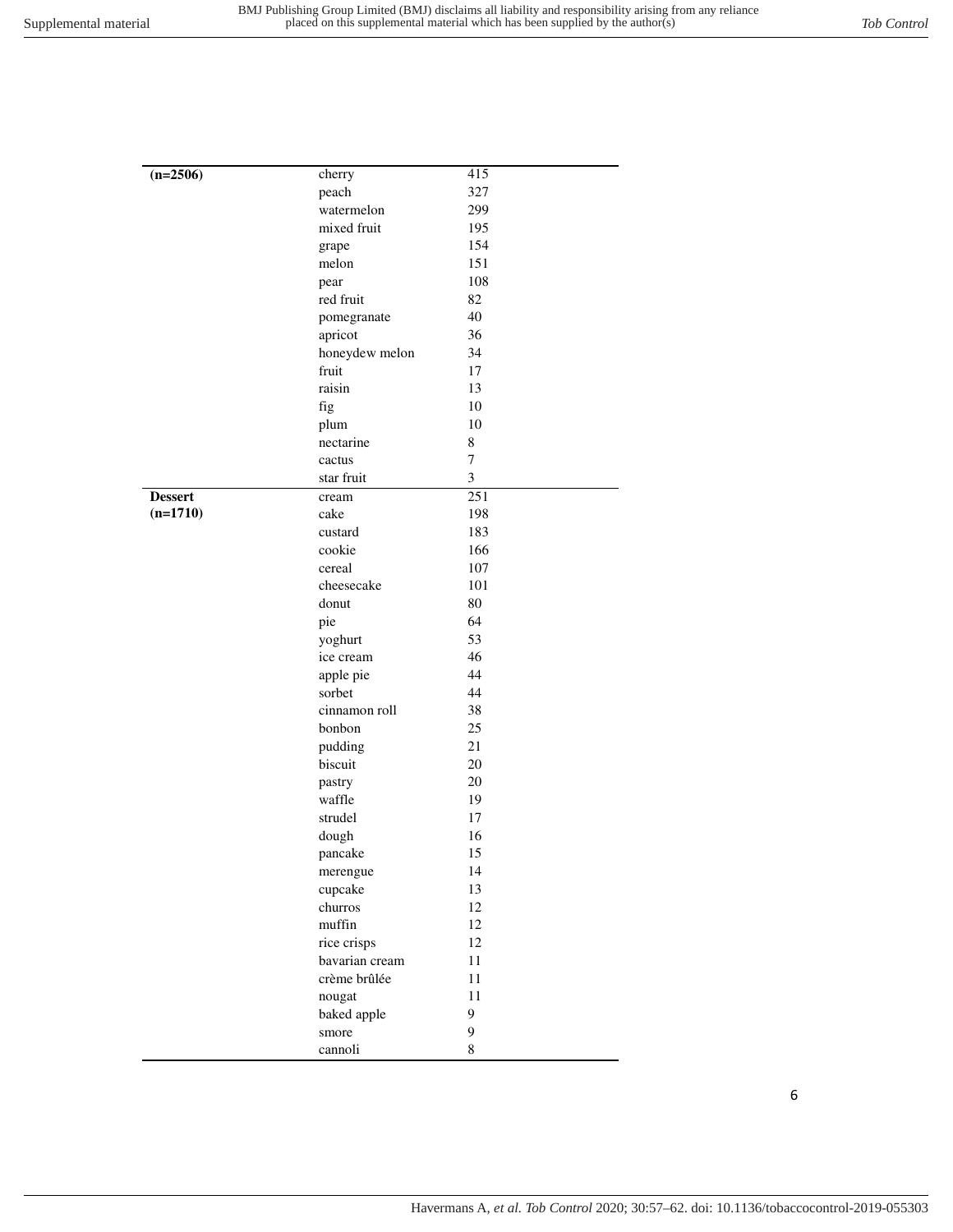|                                  | rice pudding      | 8              |
|----------------------------------|-------------------|----------------|
|                                  | crêpe             | 7              |
|                                  | red velvet cake   | 7              |
|                                  | cereal bar        | 5              |
|                                  | dulce de leche    | 5              |
|                                  | gingerbread       | 5              |
|                                  | crème anglais     | 4              |
|                                  | croissant         | $\overline{4}$ |
|                                  | macaron           | 3              |
|                                  | scone             | 3              |
|                                  | tiramisu          | 3              |
|                                  | tompouce          | 3              |
|                                  | praline           | $\overline{2}$ |
|                                  | galaktoboureko    | $\mathbf{1}$   |
| Candy                            | bubble gum        | 163            |
| $(n=771)$                        | fruit candy       | 90             |
|                                  | tutti frutti      | 62             |
|                                  | licorice candy    | 61             |
|                                  | hard candy        | 53             |
|                                  | cotton candy      | 51             |
|                                  | chewing gum       | 45             |
|                                  | toffee            | 39             |
|                                  | gummy bear        | 38             |
|                                  | marshmallow       | 27             |
|                                  | butterscotch      | 20             |
|                                  | mint candy        | 19             |
|                                  | popcorn           | 18             |
|                                  | candy             | 16             |
|                                  | candy cane        | 14             |
|                                  | chew candy        | 13             |
|                                  | peanut butter cup | 12             |
|                                  | lollipop          | 9              |
|                                  | wine gum          | 8              |
|                                  | marzipan          | 5              |
|                                  | turkish delight   | 5              |
|                                  | jawbreaker        | 3              |
|                                  | vanilla           | 364            |
| <b>Other sweets</b><br>$(n=768)$ | chocolate         | 170            |
|                                  | caramel           | 115            |
|                                  |                   |                |
|                                  | honey             | 73             |
|                                  | cocoa             | 15             |
|                                  | sugar             | 15             |
|                                  | white chocolate   | 11             |
|                                  | mocha             | 5              |
| <b>Other flavours</b>            | woodruff          | 39             |
| $(n=169)$                        | jam               | 21             |
|                                  | rhubarb           | 21             |
|                                  | cannabis          | 20             |
|                                  | cucumber          | 16             |
|                                  | flowers           | $\tau$         |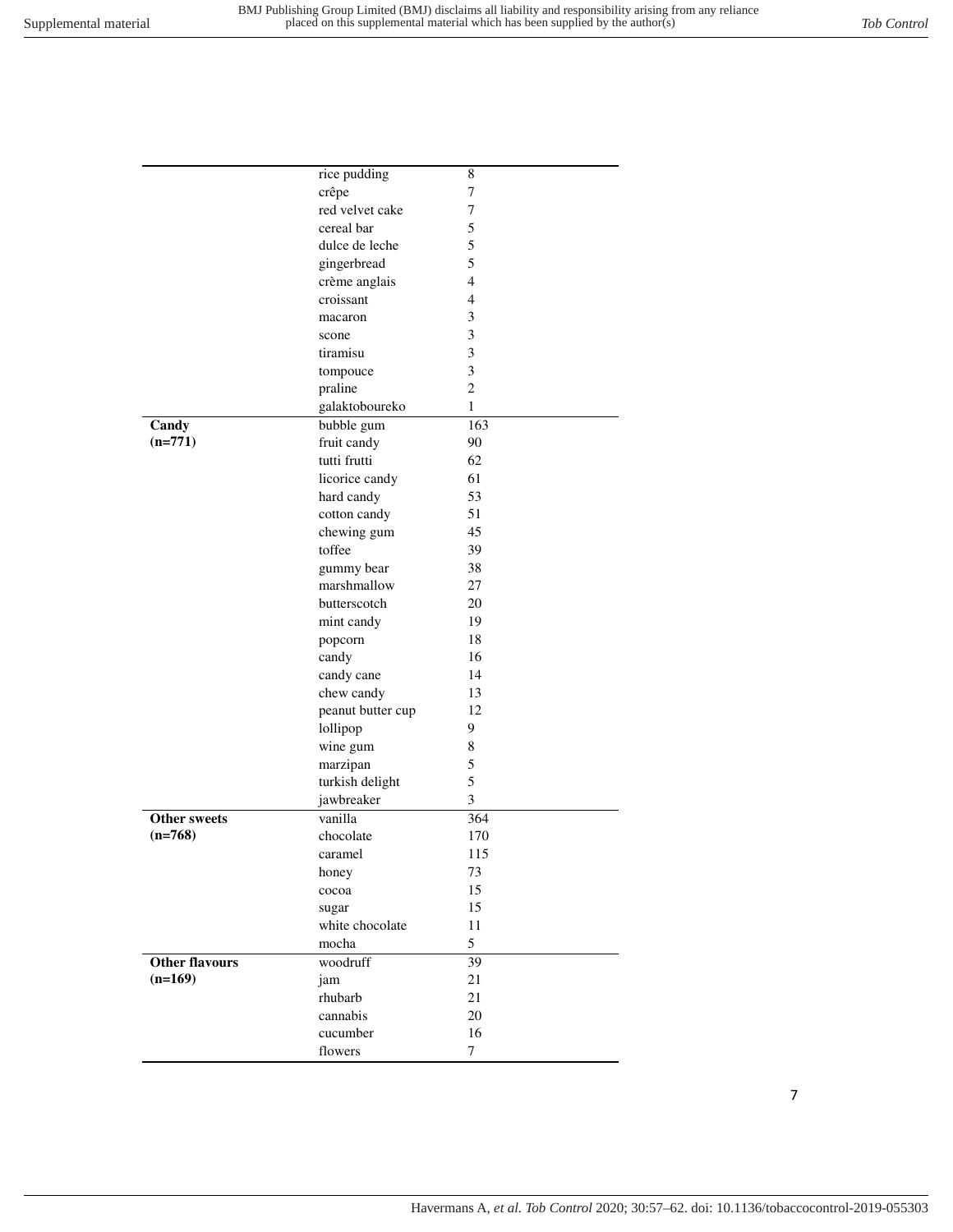|                     | violet         |     |
|---------------------|----------------|-----|
|                     | bread          | 5   |
|                     | sandwich       | 5   |
|                     | aloë vera      | 4   |
|                     | cherry blossom | 4   |
|                     | fennel         | 4   |
|                     | lavender       | 4   |
|                     | hibiscus       | 3   |
|                     | honeysuckle    | 3   |
|                     | roses          | 3   |
|                     | verbena        | 3   |
| Unflavoured (n=266) | pg/vg base     | 266 |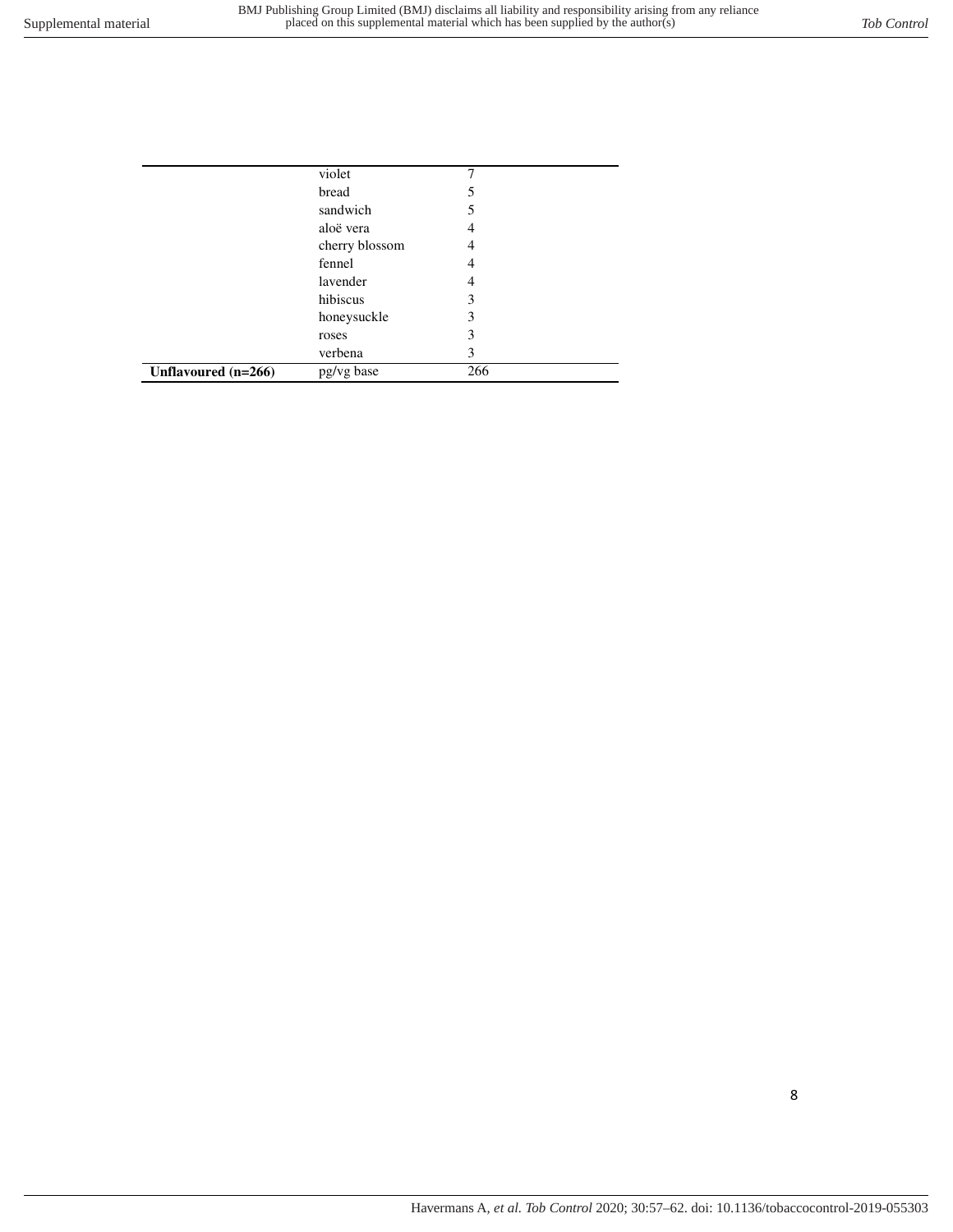#### <span id="page-8-1"></span><span id="page-8-0"></span>**DISCUSSION**

### **Strengths and limitations of the data source and approach to flavour classification**

The EU-CEG system provides access to an extensive collection of information regarding all tobacco products and e-cigarettes that have been marketed in each European Member State. Such information provides a unique opportunity to obtain insight in various aspects of the European ecigarette and tobacco product market. For instance, it allows analyses on branding, ingredients, and emissions of products that are currently on the market as well as of products that have been removed from the market. In this way, trends in tobacco products and e-cigarettes can be monitored, such as the emergence of new products or changes in composition as a consequence of new regulations. Therefore, the EU-CEG system can be a highly valuable tool in monitoring the market, provided that manufacturers consistently and regularly update the data on their products. This is especially important in a constantly changing and expanding market, as the one for e-cigarettes.

It should be noted that marketing-related information that could be used to determine an eliquid's primary flavour descriptor may differ between the EU-CEG system and web shops, and between web shops. E-liquids currently classified using information from the EU-CEG system may therefore have been classified in a different main flavour category if they were to be searched for online. In addition, the primary flavour descriptor that was used for classification may not be a complete representation of an e-liquid's flavour. This is due to fact that only the first flavour descriptor mentioned was selected for classification of e-liquids containing multiple flavour descriptors, because e-liquids can be classified in only one main category. Thus, for a careful interpretation of results, it should be taken into account that classification of e-liquids by marketed flavour descriptions depends on the source of information.

Moreover, as flavour-related information from the EU-CEG system is limited, the number of secondary flavour descriptors may have been underestimated. Information about e-liquids that were described with at least one secondary flavour descriptor (approximately 30%), was mostly obtained using the Internet search. If flavour descriptions of more e-liquids were to be searched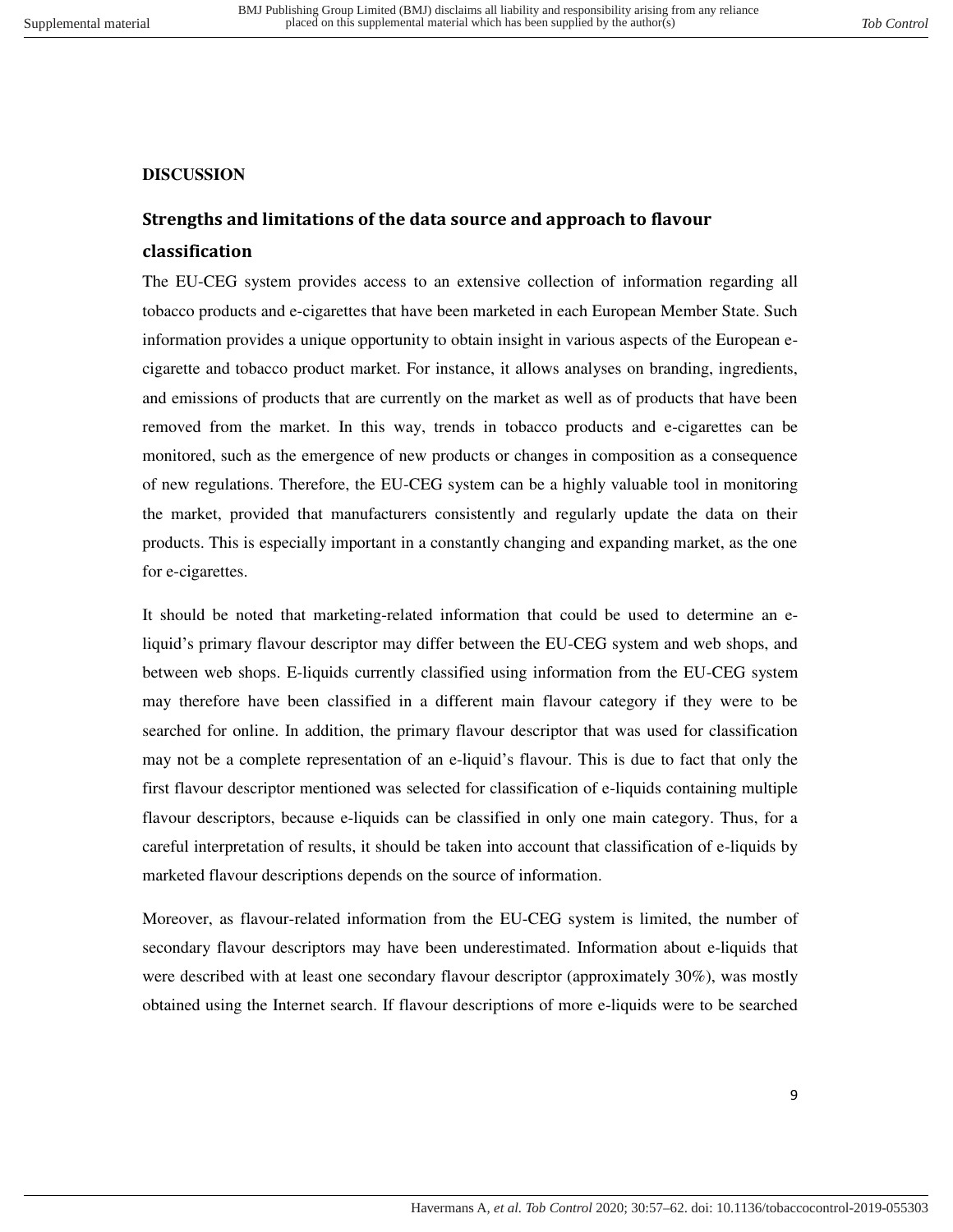for online or if the EU-CEG system would contain more extensive flavour-related information, we expect the number of secondary flavour descriptors to be higher.

In this study, the e-liquid flavour wheel was used and proved to be a useful tool for classification of e-liquids by flavour description. Future research using e-liquid flavour categories may consider to more precisely structure the *dessert* category, as it contained many different flavour descriptions, varying from pastries (e.g., cinnamon roll, croissant, doughnut), cakes, and pies to dairy flavours (e.g., yoghurt, (ice) cream, pudding) and treats (e.g., praline, cookies, nougat). For example, a sub-classification by type of dessert could be included (similar to the division of the fruit category into berries, citrus, tropical, and other types of fruits), or separate main categories representing these different types of flavours could be created. Furthermore, some dessert-related flavour descriptions could be classified in new main categories that could also be used to classify certain flavours that were part of the *other flavours* category in this study. For instance, flavour descriptions such as sandwich and bread could be combined with cereal from the *dessert* category into a new main *grains-related* category. Additional main categories related to *plants*, *flowers*, and/or *vegetables* could be considered as well.